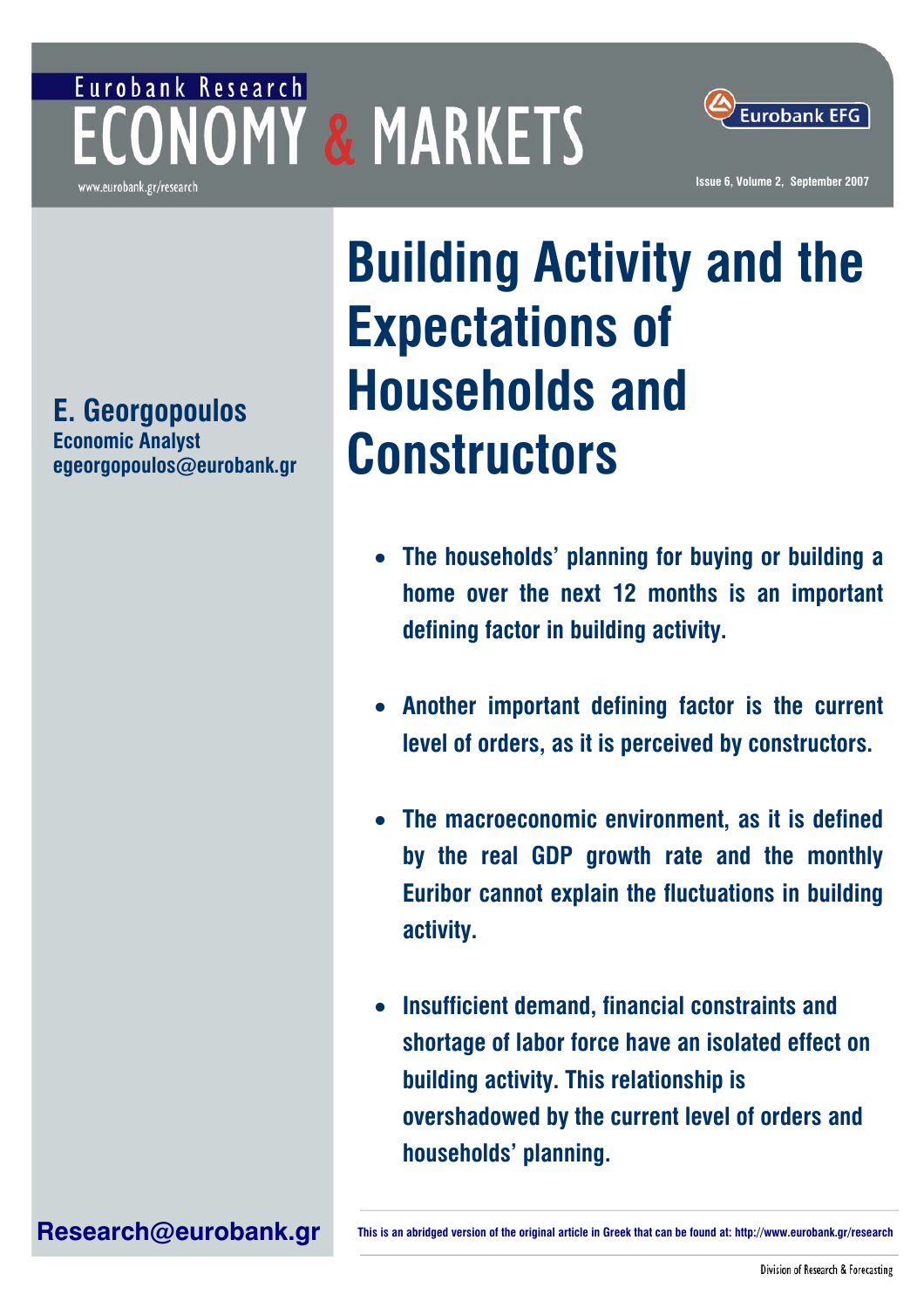### **Building Activity and the Expectations of Households and Constructors**

### **By E. Georgopoulos**

#### **1. Introduction**

The real estate market plays an important role in a country's economic activity, because it affects the households' consumption behavior. In this paper, what is examined is the possibility to forecast building activity using data from the European Commission Business and Consumer Surveys. More specifically, the study attempts to examine, if these surveys contain information which can be used in order to estimate the future development of building activity in Greece. It is the first time in Greece that the EC surveys are used for the real estate market analysis.

#### **2. Statistical data**

#### **2.1 Building Activity Index**

The Building Activity Index is the most efficient in describing the realized activity in the real estate market. It covers the whole procedure from the beginning until the final erection of a building. Moreover, the National Statistical Service of Greece issues the volume of private legal building activity. It is noted that this volume refers to future and not realized building activity. Thus, the use of these data for the analysis of current developments in the real estate market is incorrect.

#### **2.2 European Commission Surveys' methodology**

 Business and Consumer Surveys are very useful tools for short term economic analysis. They are based on questions to the corresponding economic factors. This paper focuses on the survey conducted on the construction sector, which includes the building one. Five questions on a monthly basis and one on quarterly refer to the building sector. A question addressed to consumers is used in this paper as well. Table 1 contains the questions with the possible responses.

On the basis of the distribution of the various options for each question, aggregate balances are calculated for each one. Balances are the difference between positive and negative options. If a question has three possible options, the balance is calculated as the difference between positive (P) and negative answers (N). In the case of questions with five options, balances are calculated as  $(PP+1/2*P)$ - $(NN+1/2*N)$ .

In the analysis, macroeconomic data are also used. More specifically, the real GDP growth and the monthly Euribor are used. Data frequency is quarterly and covers the period 2000:2007Q1.

#### **3. Empirical analysis**

Survey data are considered to contain information about the perceptions of the real estate constructors about the sector's supply and demand. The constructors' expectations are the result of the demand conditions that they consider exists. Moreover, the answers to the households' question are considered to express their expectations for future demand. Thus, a number of models with these as explanatory variables are estimated. Macroeconomic data are used as independent variables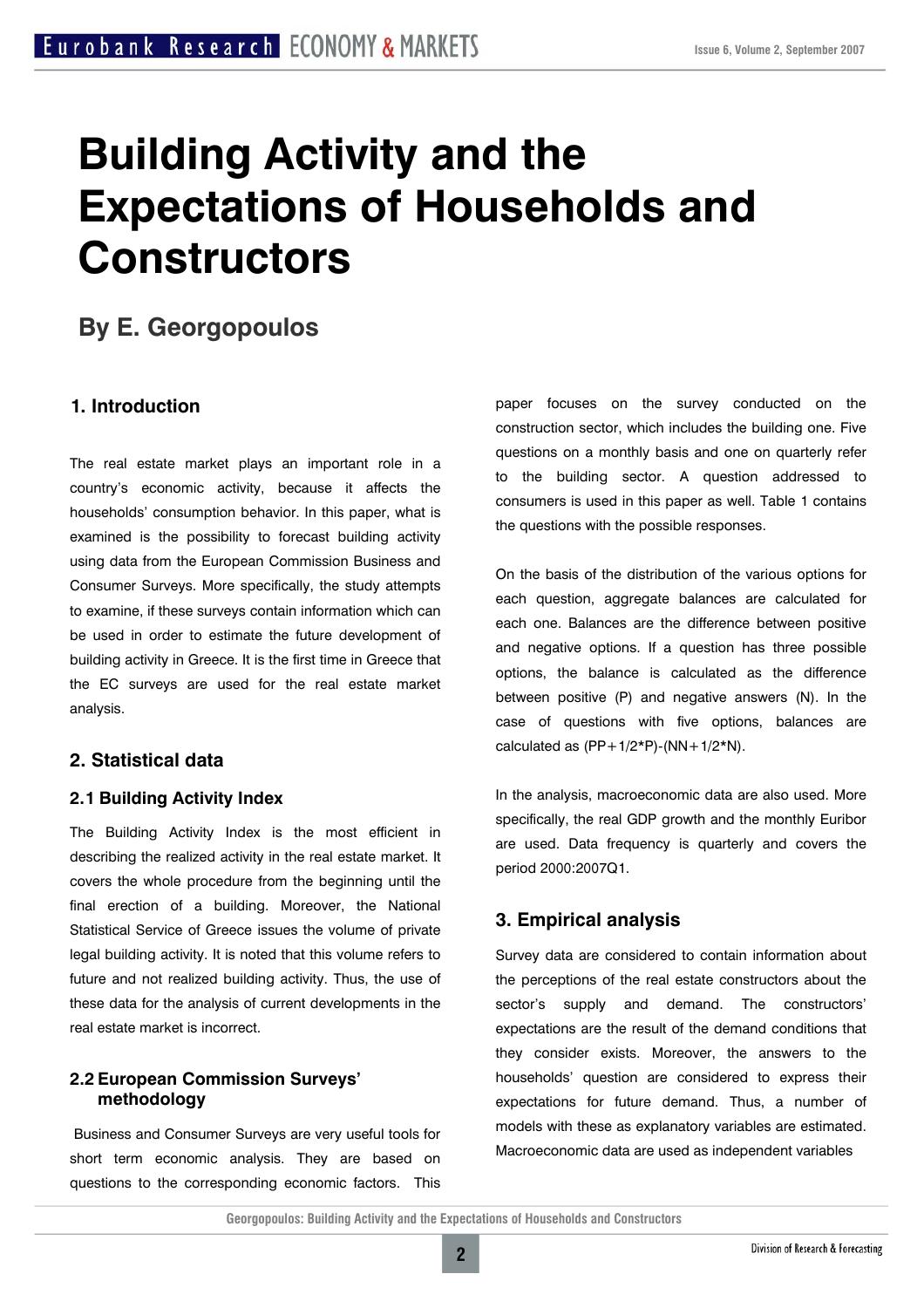| <b>Questions</b>                                                       | <b>Answers</b>                        |  |  |  |
|------------------------------------------------------------------------|---------------------------------------|--|--|--|
| Question 1: How was the building                                       | Increased (P)<br>$\bullet$            |  |  |  |
| activity developed over the past 3                                     | Remain unchanged (C)<br>٠             |  |  |  |
| months?                                                                | Decreased (N)<br>$\bullet$            |  |  |  |
|                                                                        | None<br>$\bullet$                     |  |  |  |
|                                                                        | Insufficient demand                   |  |  |  |
|                                                                        | Weather conditions                    |  |  |  |
| Question 2: What main factors are                                      | Shortage of labour force<br>٠         |  |  |  |
| currently limiting your building activity?                             | Shortage of material and/or           |  |  |  |
|                                                                        | equipment                             |  |  |  |
|                                                                        | <b>Financial constraints</b>          |  |  |  |
|                                                                        | Other factors                         |  |  |  |
| Question 3: Do you consider your<br>current overall order books to be? | More than sufficient (P)<br>$\bullet$ |  |  |  |
|                                                                        | Sufficient (C)                        |  |  |  |
|                                                                        | Not sufficient (N)<br>$\bullet$       |  |  |  |
| Question 4: How do you expect your                                     | Increase (P)<br>$\bullet$             |  |  |  |
| firm's total employment to change over                                 | Remain Unchanged (C)<br>$\bullet$     |  |  |  |
| the next 3 months?                                                     | Decrease (N)<br>$\bullet$             |  |  |  |
| Question 5: How do you expect the                                      | Increase (P)<br>$\bullet$             |  |  |  |
| prices you charge to change over the                                   | Remain unchanged (C)<br>٠             |  |  |  |
| next 3 months?                                                         | Decrease (N)                          |  |  |  |
| <b>Quarterly Question: Assuming normal</b>                             |                                       |  |  |  |
| working hours, about how many                                          |                                       |  |  |  |
| months' work is accounted for by the                                   | Number of months                      |  |  |  |
| work in hand and the work accounted                                    |                                       |  |  |  |
| for?                                                                   |                                       |  |  |  |
| Consumers question: Are you planning                                   | Yes, definitely (PP)<br>٠             |  |  |  |
| to buy or build a home over the next 12                                | Fairly likely (P)                     |  |  |  |
| months (to live in yourself, for a member                              | Probably not (N)                      |  |  |  |
| of your family, as a holiday home, to let,                             | No (NN)<br>٠                          |  |  |  |
| etc.)?                                                                 | Don't know (C)                        |  |  |  |

**Table 1 Surveys' questions and answers**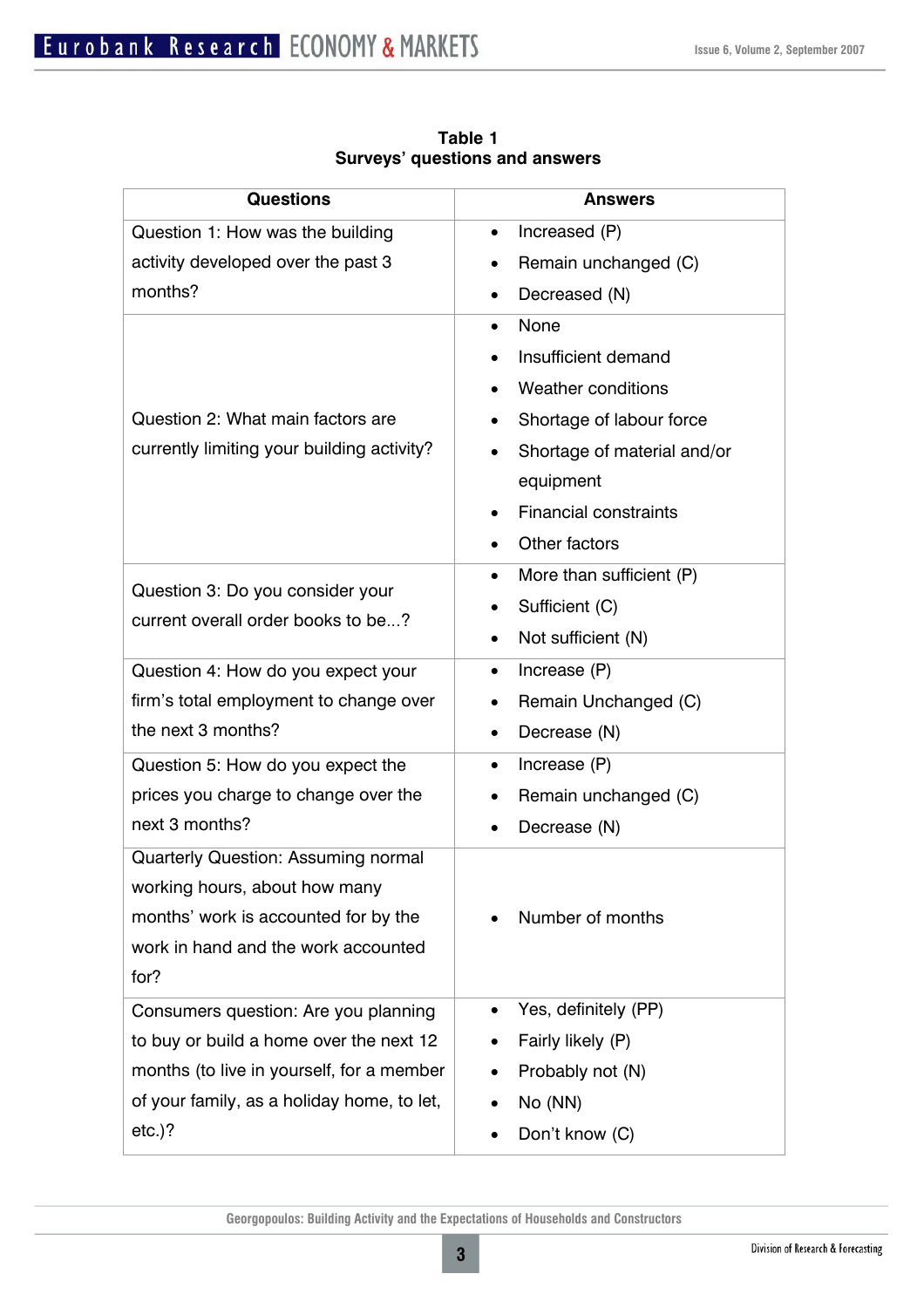as well. The dependent variable is the Building Activity Index. The models are estimated using econometric methods. The estimated coefficients reflect the sensitivity of the Building Activity Index to changes in the corresponding explanatory variables. It is important to note that all independent variables are used with one lag.

The model with the best performance is the one using as explanatory variables the current orders level and the households' planning to buy/build a residence over the next 12 months. The estimation of this model gave the following results:

 $Y_t = 233 + 0.31*ORD_{t-1} + 1.72*FUTCONSTR_{t-1}$ (3,23) (2,30) (2,79)

where  $Y_t$  the Building Activity Index, ORD<sub>t-1</sub> the current orders level (Question 3) and  $FUTCONSTR<sub>t-1</sub>$  the planning for buying/building a residence (Question to households). Numbers in parentheses denote the tstatistics. The coefficient of determination stands to 31.9%. Table 1 contains the basic statistics of the variables of the above model.

The relationship between the dependent and the independent variables is positive and statistically significant at the 5% significance level. This relationship reveals that the better the current situation of orders is

and the larger the number of households that plan to buy/build a residence over the next 12 months is, the larger the level of the Building Activity Index would be. Moreover, the importance of the households' planning is prevailing.

These two explanatory variables reflect the constructors' perception for the current level of demand and households' expectations for future demand. Thus, the future development of the Building Activity Index depends on the current demand and the expectations of future demand. In other words, if an improvement in these factors is observed, a corresponding improvement to the Building Activity Index should be expected.

The factors that limit the current building activity, expressed as an index, do not affect the Building Activity Index. However, insufficient demand, financial constraints and shortage of labor force have an isolated impact that is overshadowed by the current orders and households' planning.

The macroeconomic variables do not have a statistically significant relationship with the Building Activity Index

| <b>Table 3.1</b><br><b>Statistics of the model 1</b> |                         |                  |                               |  |
|------------------------------------------------------|-------------------------|------------------|-------------------------------|--|
|                                                      | $\mathsf{Y}_\mathsf{t}$ | ORD <sub>t</sub> | <b>FUTCONSTR</b> <sub>t</sub> |  |
| Mean                                                 | 92,4                    | $-20,7$          | $-78,4$                       |  |
| Median                                               | 94,1                    | 19               | $-80$                         |  |
| Standard deviation                                   | 21                      | 7,7              | 4,9                           |  |
| Max value                                            | 141,8                   | 8                | -68                           |  |
| Min value                                            | 52,4                    | 49               | $-86$                         |  |
| Autocorrelation coefficient                          | 0,27                    | 0,80             | 0,63                          |  |

 $Y_t$  the Building Activity Index $\overline{Y}$  ORD<sub>t</sub> describes the current orders level (Question 3) FUTCONSTR<sub>t</sub> the planning for buying/building a residence over the next 12 months (Question to households)

Source: NSSG, AMECO, Eurobank EFG Research

**Georgopoulos: Building Activity and the Expectations of Households and Constructors**